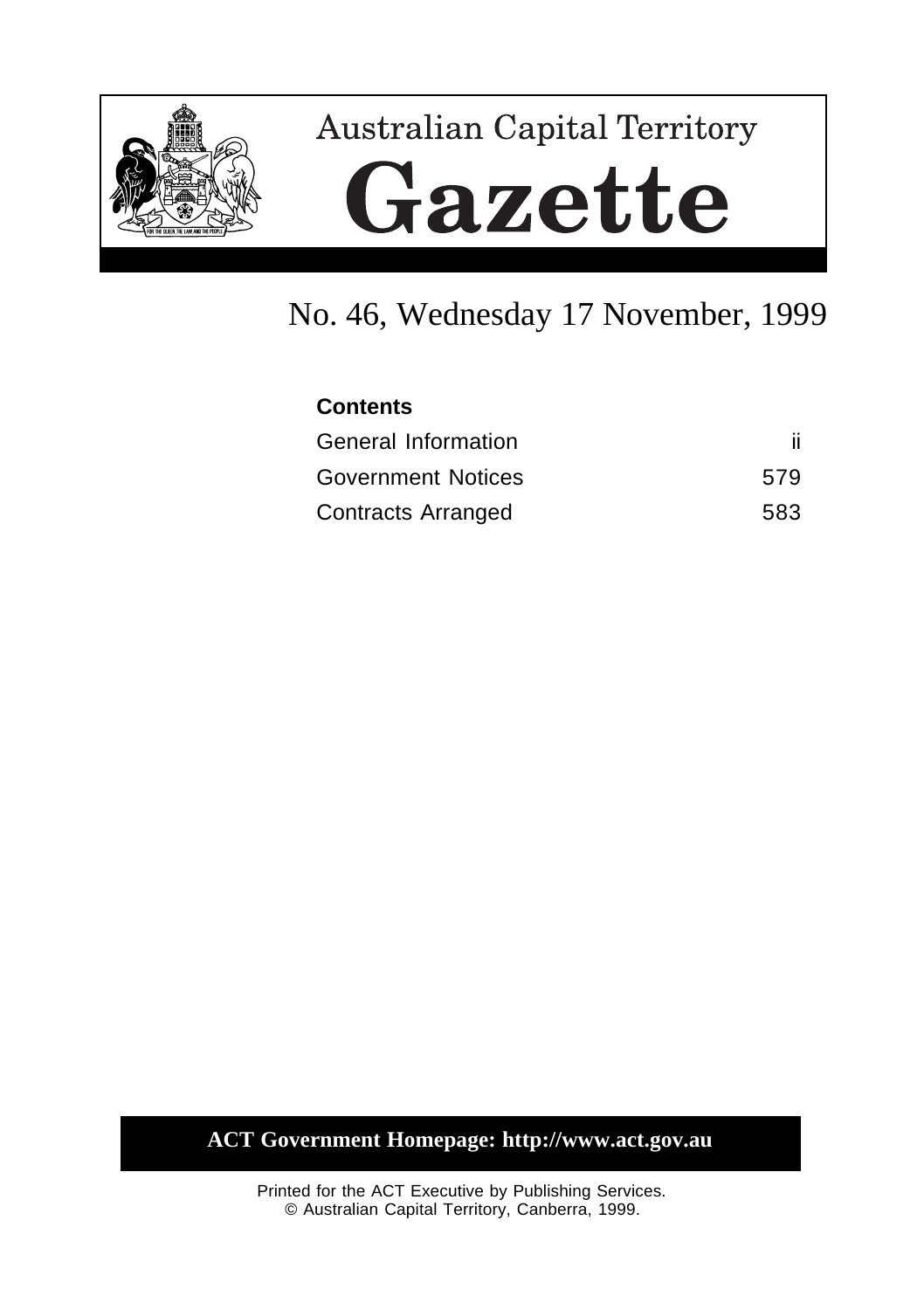## **GENERAL INFORMATION**

#### **ACT GOVERNMENT GAZETTE**

The ACT Government Gazette is published each Wednesday. The sections included in the publication are:

- General Information;
- Government Notices;
- Purchasing and Disposals;
- Invitations to Tender, Quote or Register Interest;
- Contracts arranged, and
- Private Notices

(Australian Public Service notices will continue to appear in the Commonwealth of Australia Gazette).

#### **CONTACT DETAILS**

ACT Gazette Officer Publishing Services GPO Box 158 Canberra ACT 2601

Phone: (02) 6205 0484 Fax: (02) 6205 0266 **e-mail: gazette\_office@dpa.act.gov.au** ACT Gazette Office Level 7, Macarthur House Wattle Street Lyneham 2602

#### **Notices for Publications**

Notices for the Gazette are to be lodged by 12 noon on the Wednesday prior to publication. Notices can be lodged in advance in hard copy or facsimile, by electronic mail or diskette, with a brief message of instruction and a WORD compatible document attachment.

A Gazette Request Form must also be delivered to the Gazette Office, by hand, mail or fax. For copies of this form please telephone the Gazette Office or go to www.act.gov.au/government/reports/pub/gazreq.doc.

Signed notices must be sighted by the Gazette Office before gazettal can proceed.

**Purchasing and Disposal Codes** may be accessed on the ACT Government Website:

www.act.gov.au/government/report/pub/gazette/p&d.pdf. Alternatively, you may obtain a hard copy listing by contacting the gazette office.

#### **Private Notices**

The fee for a private notice is as follows:

• minimum charge \$1.00 per word or \$100.00 whichever is the greater.

Cheques are to be made payable to 'Publishing Services' and are to be forwarded to the Gazette office with a copy of the notice (Either on a PC formatted disk in WORD, or if the notice has already been emailed, a hard copy of the notice) and Gazette Request Form. Payment can be made by EFTPOS (Bankcard, Visa or Mastercard) by telephoning the Gazette Office. Payment must be received before gazettal can proceed.

#### **Purchasing and Subscriptions**

Copies of the ACT Government Gazette may be purchased at a cost of \$5.00 (or \$2.00 for a Special Gazette) from the ACT Government shopfront, Legislation/Gazette sales counter, East Row, Canberra City. Subscriptions to the Gazette maybe arranged through the Gazette Office at a price of \$360.00 (1 July 1999 -30 June 2000) or part thereof, including postage. Refunds will not be given for cancellations. Claims for missing items will be recognised as valid if lodged within 28 days of publication.

#### **Copyright Notice - Australian Capital Territory**

This work is copyright. Apart from any use as permitted under the Copyright Act 1968, no part may be reproduced by any process without written permission from Library and Information Management, Department of Urban Services, ACT Government, GPO Box 249, Civic Square ACT 2608.

#### **Products and Services advertised in this publication are not necessarily endorsed by the ACT Government**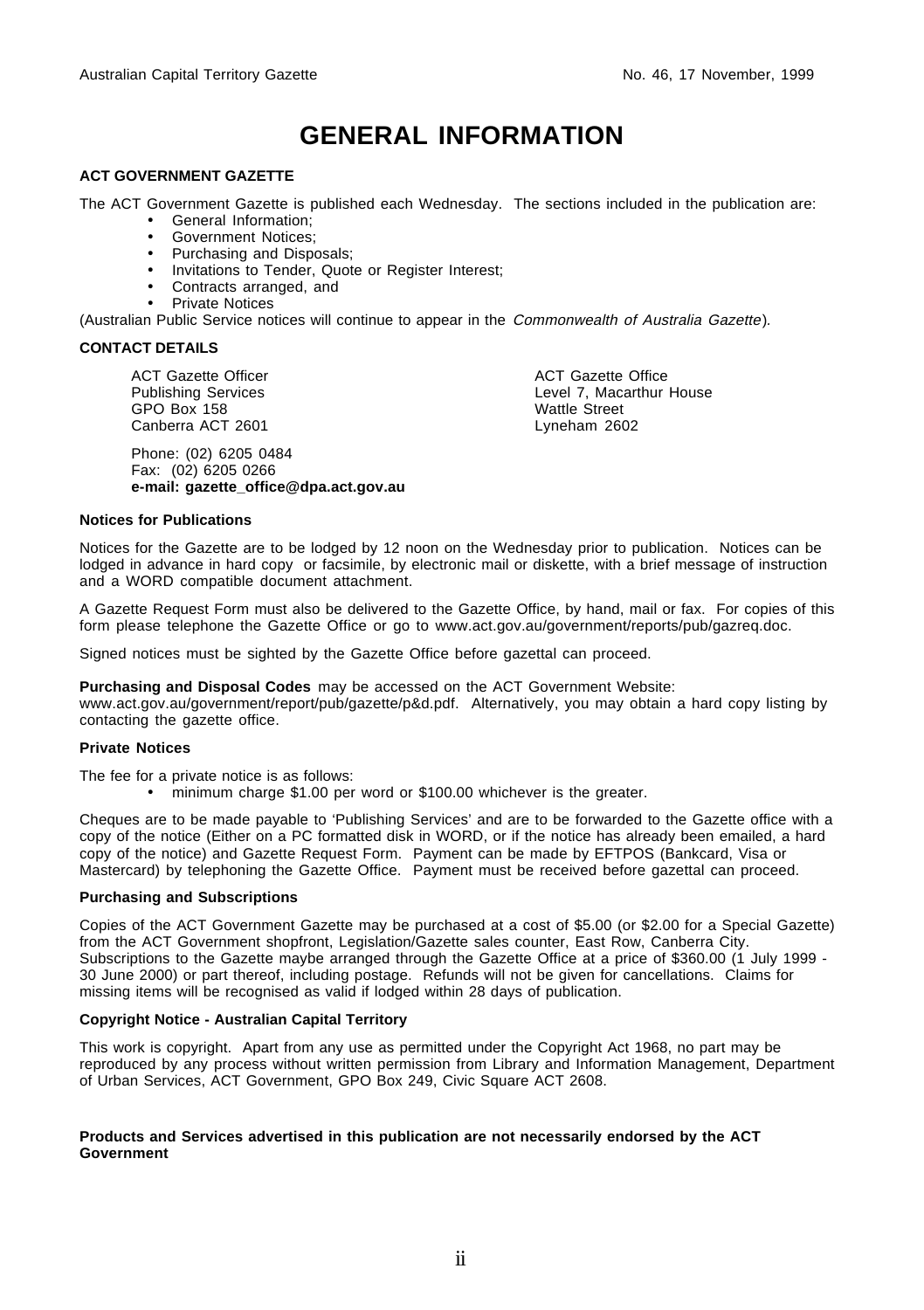#### **GOVERNMENT NOTICES**

#### **NOTIFICATION OF THE MAKING OF AN INSTRUMENT**

NOTICE is hereby given that the undermentioned Instrument of the Australian Capital Territory has been made. Copies of the Instrument may be purchased from Publishing Services, Legislation and Sales Counter, ACT Government Shopfront, Corner of City Walk and East Row Canberra City ACT 2601.

| Act under which<br>Instrument made | <b>Description of Instrument</b>                                                                      | Number and year of<br><b>Instrument</b> |
|------------------------------------|-------------------------------------------------------------------------------------------------------|-----------------------------------------|
| Motor Traffic Act 1936             | Determination of Fee for the<br>Issue of a Restricted Taxi<br>Licence.                                | No. 262 of 1999                         |
| Motor Traffic Act 1936             | Determination of the Number<br>of Restricted Taxi Licences.                                           | No. 263 of 1999                         |
| Electoral Act 1992                 | Appointment of Phillip Charles<br>Green as Acting Electoral<br>Commissioner until 31 January<br>2000. | No. 264 of 1999                         |

#### **NOTIFICATION OF THE MAKING OF A REGULATION**

NOTICE is hereby given that the undermentioned Regulation of the Australian Capital Territory has been made. Copies of the Regulation may be purchased from Publishing Services, Legislation and Sales Counter, ACT Government Shopfront, Corner of City Walk and East Row, Canberra City ACT 2601.

| Act under which<br><b>Regulation made</b> | <b>Description of Regulation</b>       | Number and year of<br><b>Regulation</b> |
|-------------------------------------------|----------------------------------------|-----------------------------------------|
| Liquor Act 1975                           | <b>Liquor Regulations</b><br>Amendment | No. 29 of 1999                          |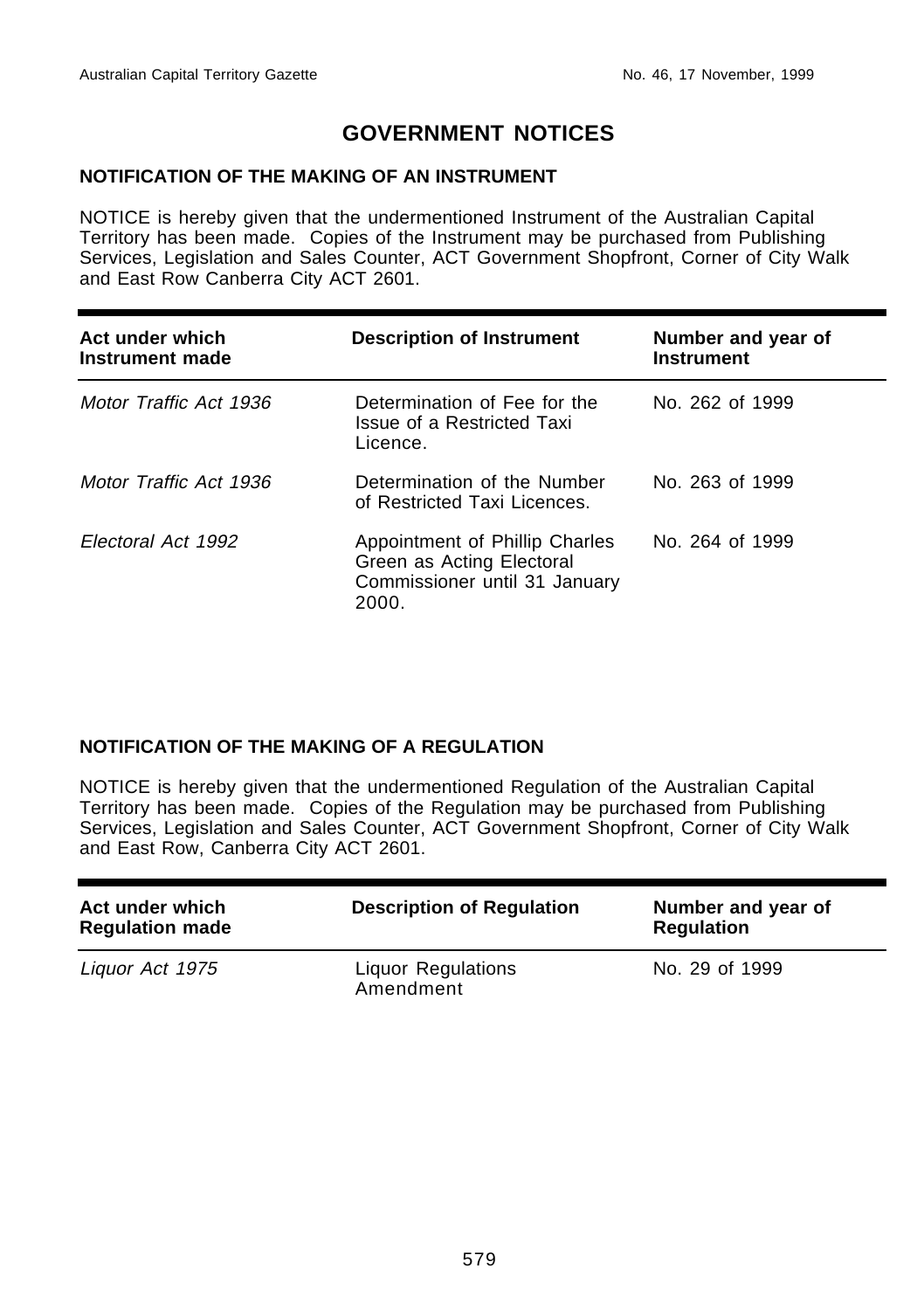#### **GOVERNMENT NOTICES (Continued)**

#### **NOTIFICATION OF AN INSTRUMENT MADE UNDER THE PUBLIC ROADS ACT 1902 (NSW)**

NOTICE is hereby given that the undermentioned Instrument has been made under the Public Roads Act 1902 (NSW). Copies of the Instrument are available from the ACT Land Information Centre, Planning and Land Management, 16 Challis Street, Dickson, ACT; Telephone 6207 1601.

| Act under which<br>Instrument made | <b>Description of Instrument</b>                                                       | Number and year of<br><b>Instrument</b> |
|------------------------------------|----------------------------------------------------------------------------------------|-----------------------------------------|
| Public Roads Act 1902<br>(NSW)     | Notice of Intention To Close<br>Parts of a Public Road in the<br>Division of Campbell. | No. R37/99 of 1999                      |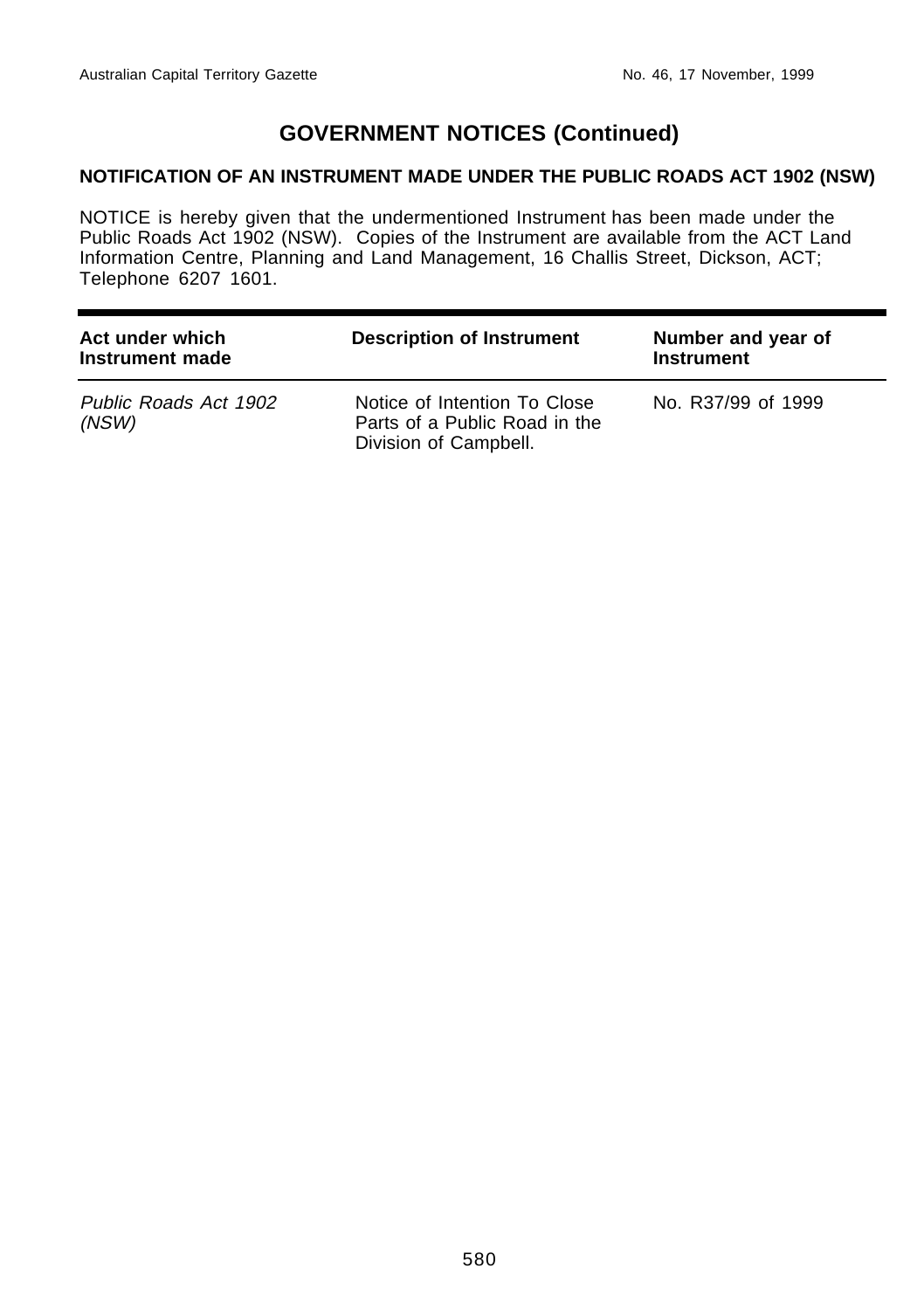#### **GOVERNMENT NOTICES (Continued)**

#### **ACTFB PROMOTIONS**

I, Ronald James Dance, Fire Commissioner, hereby promote the following members under Section 29(1) of the Fire Brigade (Administration) Act 1974.

These promotions are provisional and may be subject to appeal under Section 33 of the Act. Members of the Brigade who wish to lodge an appeal against these provisional promotions may obtain written information on the appeal process by contacting the Recruitment Officer at ACT Emergency Services Bureau Headquarters, 123 Carruthers Street, Curtin or by telephoning (02) 6207 8418 during business hours.

The only ground for appeal is greater efficiency. Appeals must be lodged by 4:51pm on the fourteenth day after the date of this Gazette with the Convenor, ACT Fire Brigade Promotion Appeals Committee, Merit Protection and Review Agency, Level 3, 65-67 Constitution Avenue, Campbell ACT 2601.

| <b>Number</b> | Name & Init     | <b>Promoted From</b> | <b>Promoted To</b> | <b>Effective Date</b> |
|---------------|-----------------|----------------------|--------------------|-----------------------|
| 748-          | P.R. Flynn      | <b>Third Class</b>   | Second Class       | 31 October            |
| 35780         |                 | Firefighter          | Firefighter        | 1999                  |
| 748-          | M.P. Blumenfeld | <b>Third Class</b>   | Second Class       | 31 October            |
| 35764         |                 | Firefighter          | Firefighter        | 1999                  |
| 748-          | M.N. Simpson    | <b>Third Class</b>   | Second Class       | 31 October            |
| 35860         |                 | Firefighter          | Firefighter        | 1999                  |

**RJ Dance** Fire Commissioner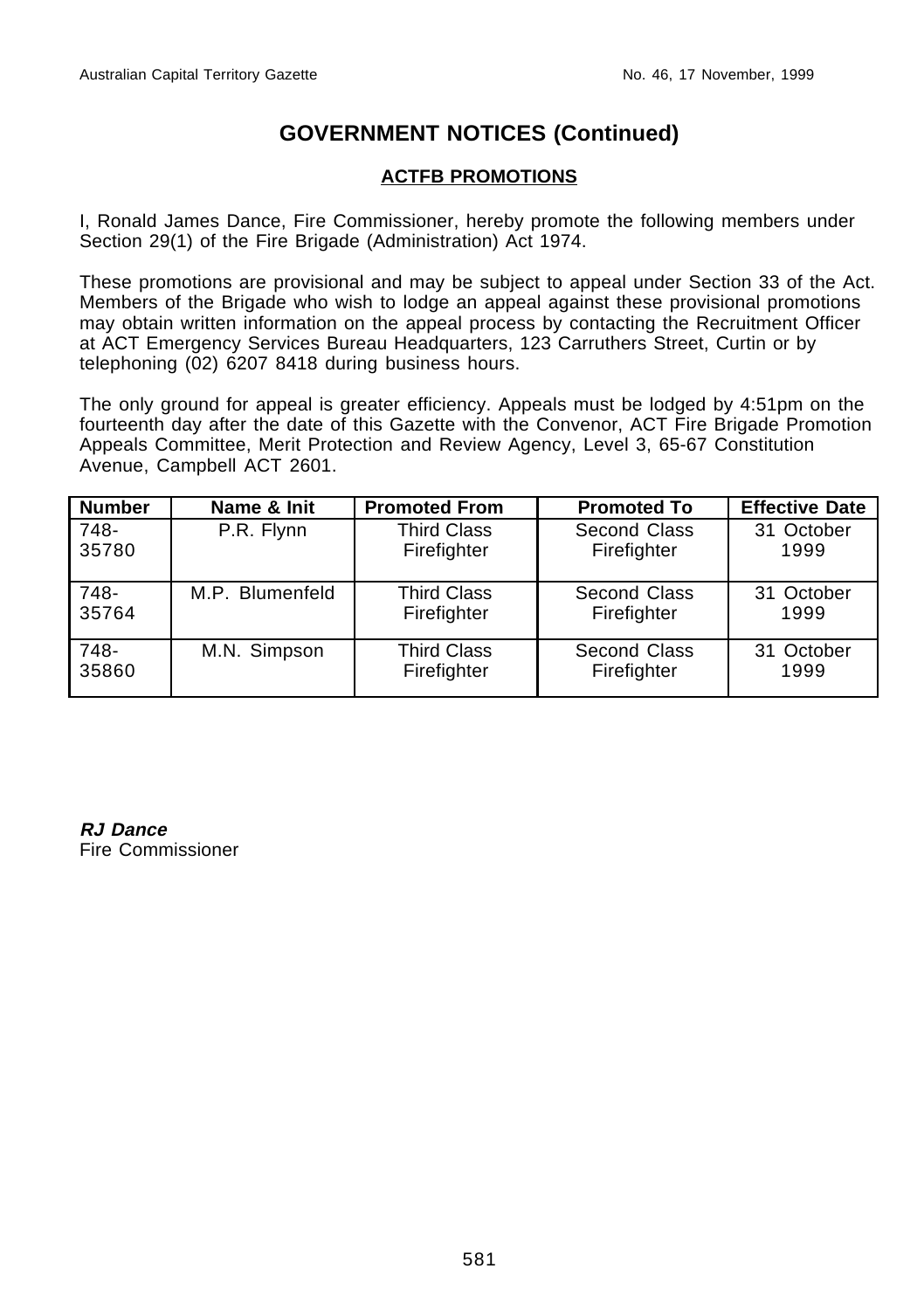#### **GOVERNMENT NOTICES (Continued)**

#### **AUSTRALIAN CAPITAL TERRITORY**

#### **LAND (PLANNING AND ENVIRONMENT) ACT 1991**

#### **NOTICE**

The ACT Executive, pursuant to paragraph 26(1)(a) of the Land (Planning and Environment) Act 1991 approved on 11 October 1999:

• **Variation to the Territory Plan No.94 entitled Red Hill Section 56 Block 1 - Federal Golf Course.**

In accordance with subsection 29(1) of the Land (Planning and Environment) Act 1991 the Plan Variation was tabled before the Legislative Assembly and, on 14 October 1999, was disallowed.

Now therefore I hereby notify that, pursuant to subsection 29(8) of the Land (Planning and Environment) Act 1991, draft Variation No.94 to the Territory Plan has been rejected.

By the authority of Brendan Smyth

Minister for Urban Services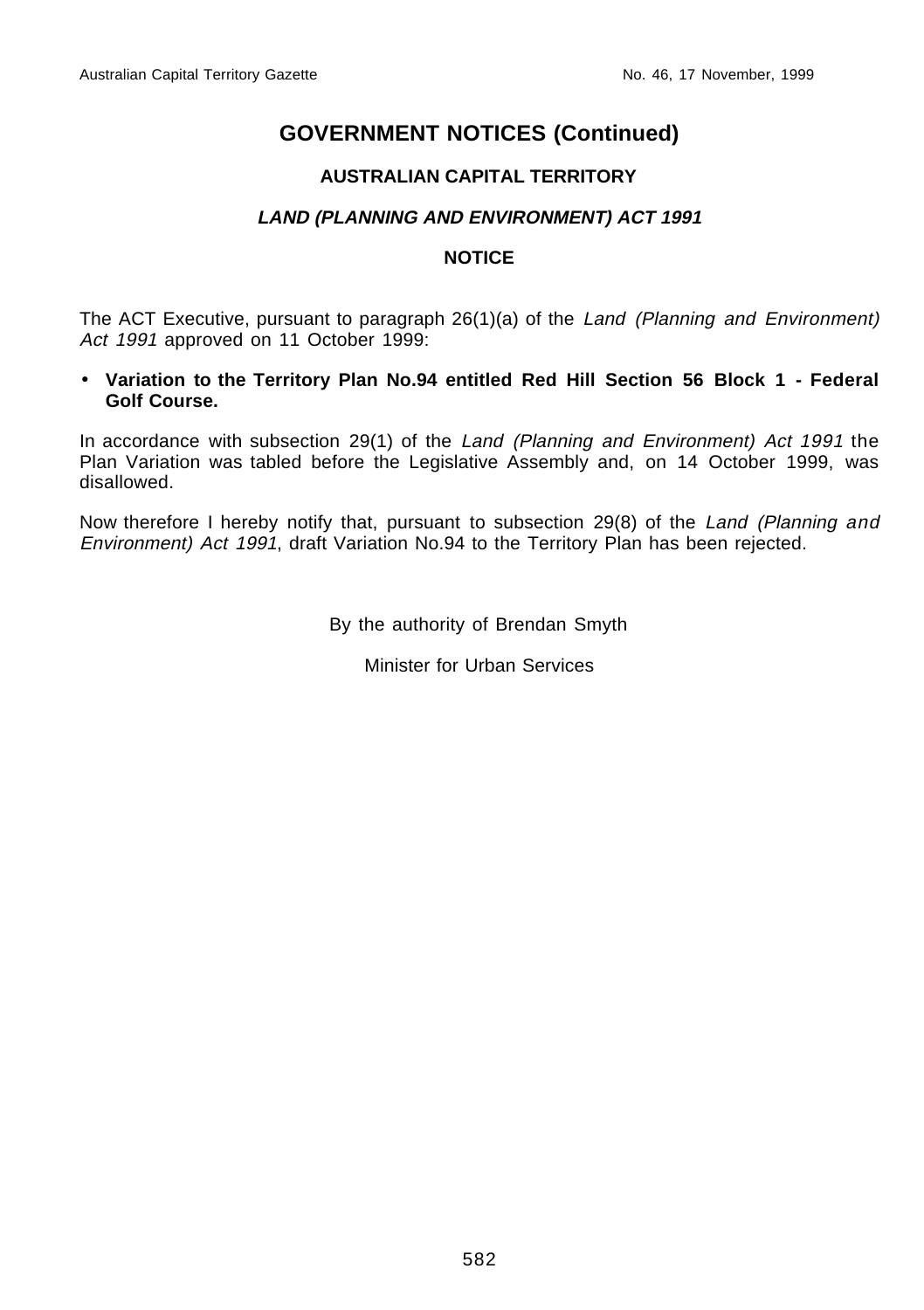### **CONTRACTS ARRANGED**

#### **Contact Officer: Michelle Richer**

**Telephone: 6207 7636**

| <b>Purchase</b>  | Description of Supplies   Value (\$A)                                                                    |           | Period          | <b>Contractor</b>                                                                                       | <b>P&amp;S</b>  |
|------------------|----------------------------------------------------------------------------------------------------------|-----------|-----------------|---------------------------------------------------------------------------------------------------------|-----------------|
| <b>Reference</b> |                                                                                                          |           | <b>Contract</b> | (Include postcode at end                                                                                | Code            |
| <b>Number</b>    |                                                                                                          |           |                 | of address)                                                                                             |                 |
| 127WM73          | Provide review and<br>drafting consultancy<br>services                                                   | 4,600.00  | N               | Maunsell McIntyre<br>38 Thesiger Court<br>DEAKIN ACT 2600                                               | 27              |
| 127WM76          | Provide storage facilities                                                                               | 3,305.00  | Y               | Storage King<br>PO Box 61<br><b>MITCHELL</b><br><b>ACT</b><br>2911                                      | 24              |
| 127WM77          | Provide consultancy<br>reviewing contract<br>monitoring procedures                                       | 5,260.00  | N               | Deloitte Touche Tomatsu<br>Level 2, St George Centre<br>60 Marcus Clarke Street<br>CANBERRA ACT<br>2600 | 27              |
| 127WM78          | Supply shredded green<br>waste                                                                           | 10,729.50 | N               | Canberra Sand and Gravel<br>PO Box 110<br><b>FYSHWICK</b><br><b>ACT</b><br>2609                         | 12 <sup>2</sup> |
| 127WM79          | Supply shredded green<br>waste                                                                           | 2,850.00  | N               | Waste Want Recycling P/L<br>PO Box 1<br><b>LYNEHAM</b><br><b>ACT</b><br>2602                            | 12              |
| 127WM80          | Provide repairs and<br>maintenance services to<br>the recycling centres                                  | 2,405.00  | Υ               | We Care Property<br>Maintenance<br>118 Harrington Circuit<br><b>KAMBAH</b><br><b>ACT</b><br>2902        | 22              |
| 127WM84          | Provide consultancy<br>services on the National<br>Resource Recovery<br>Estate at Mugga Lane<br>landfill | 8,500.00  | N               | Jeremy Peter Morris and<br>Dorren Jill Morris<br>PO Box 160<br>RED HILL ACT 2603                        | 27              |
| 127WM85          | Provide a valuation of<br>West Belconnen and<br>Mugga Lane landfills                                     | 2,500.00  | N               | <b>Australian Valuation Office</b><br>PO Box 911<br><b>DICKSON</b><br><b>ACT</b><br>2602                | 27              |
| 127WM92          | Pump out waste liquid<br>from dams at Belconnen                                                          | 3,430.00  | N               | <b>Bungendore Rural Services</b><br>PO Box 50<br><b>BUNGENDORE NSW</b><br>2621                          | 21              |
| 127WM94          | Provide acre mowing<br>services for West<br>Belconnen and Mugga<br>Lane landfills                        | 10,000.00 | Y               | C.S.P. Landscaping<br>PO Box 88<br><b>LYNEHAM</b><br><b>ACT</b><br>2611                                 | 28              |